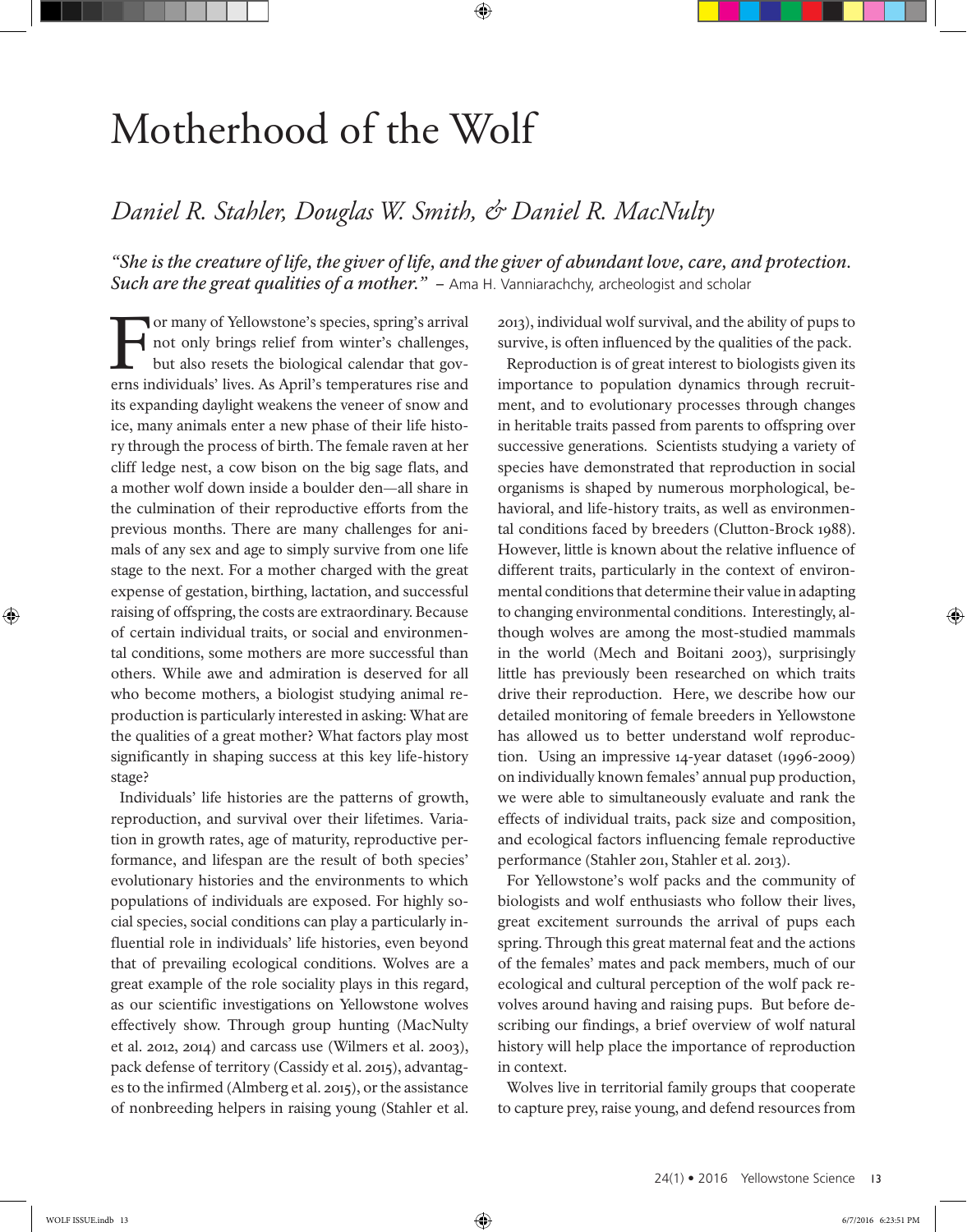competitors (Mech 1970). Wolves have a brief life history relative to other large carnivores, including early first reproduction, high fecundity, rapid development, and relatively short lifespans. The basic social unit of wolf populations is the mated pair and their offspring (Mech 1970). Due to delayed dispersal, wolf packs typically consist of multiple age and sex class compositions. Wolves are true cooperative breeders, with the care of offspring performed by both parents, as well as by other pack members. Wolves are sexually dimorphic (males and females have different size ranges), with males about 16-24% larger than females (MacNulty et al. 2009a), and have a multi-year growth pattern (MacNulty et al. 2009a, Stahler et al. 2013). Differences in body size between males and females are presumably shaped by selection pressures related to their respective reproductive strategies and roles in hunting and territoriality.

In Yellowstone, as in most wolf systems, breeding occurs between January and March. Following a 61-63 day gestation period, offspring are born underground in dens by late April. With typically just the dominant male and female mating within a pack, wolves have long been classified as having a monogamous mating system (Mech 1970). However, sexual dimorphism, unbalanced reproductive success of both sexes, and occurrences of multiple litters produced by different females in a pack suggest the evolution of a more flexible mating system. In fact, we've documented about 25% of our packs each year exhibiting exceptions to monogamy, with both dominant and subordinate females and males participating in breeding activity. This phenomenon is believed to be influenced largely by Yellowstone's prey abundance, wolf density, and more complex pack structures containing multiple, unrelated, opposite-sex pack members (Stahler 2011).

Our research simultaneously assessed and ranked the strength of factors driving female reproductive success. Specifically, we evaluated how a mother's age, body size, coat color, genetic variability, and pack size and composition influenced litter size and pup survival. The role of environmental stressors such as competition and disease were also evaluated. By capturing, radio-collaring, weighing, and monitoring individuals through time, as well as applying molecular techniques, we were able to measure individual traits and reproductive performance for breeding females. We measured two components of reproductive performance for each female breeder: litter size (pups emerging from dens) and litter survival (pups surviving until their first winter). Early litter sizes averaged 4.7 pups, with one litter as large as 11. The number of pups surviving until independence averaged 3.1 per litter and ranged up to 9. Pups are generally weaned at 5-9 weeks of age, then fed by various pack members via meat regurgitation until the pups can accompany adults to carcasses by autumn. To evaluate the role of body mass, we used age-specific weights taken from a female growth model. Results showed females grow rapidly in their first year of life, then more moderately until reaching maximum body size just before threeyears-old. This age corresponds to when females typically begin reproducing.

We first looked at what individual traits are characteristic of a successful mother. Reproductive performance improved with increasing body mass, with larger females having larger litters and better pup survival (figure 1a). This pattern is consistent with many other



 $\bigoplus$ 

Figure 1. Effects of (a) body mass and (b) age on the number of pups first emerging from dens (pups born) in Yellowstone National Park, 1996-2009.

 $\textcircled{\scriptsize{+}}$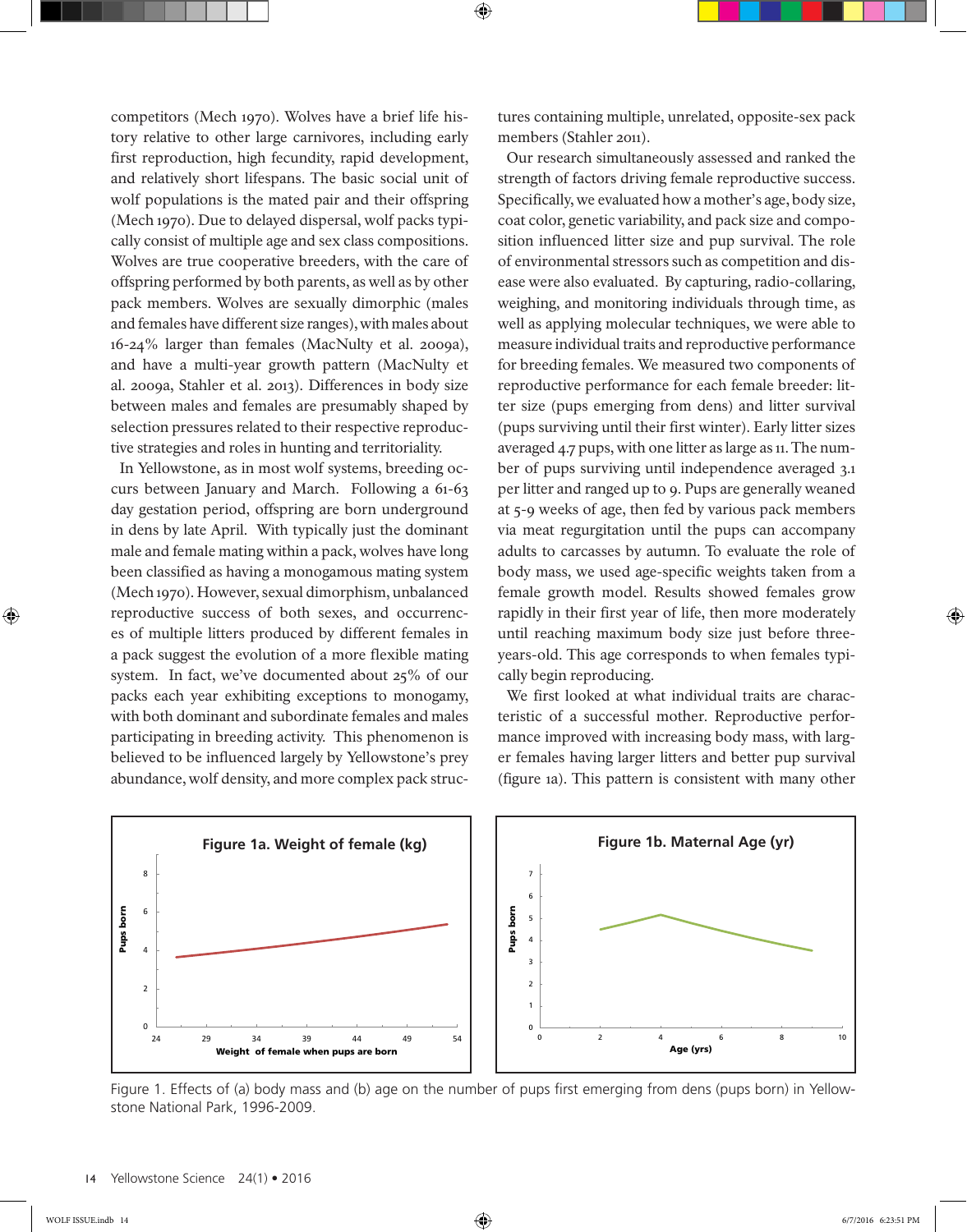mammals, where larger body size indicates healthier individuals better able to invest resources towards reproduction. For wolves, the reproductive benefits of large size, combined with rapid growth and early age of first reproduction, indicate the first couple years of life are important to a female's lifetime reproductive success. As with other species, we found age-specific reproductive performance in wolves, a previously undetected pattern (figure 1b). Females showed no improved success following their first reproduction, but exhibited senescence (i.e., age-related deterioration in performance) around age five, which was the median lifespan for wolves during our study.

Although measures of individual genetic variation were not correlated with success, we found a surprising effect of coat color. Other work on Yellowstone wolves established that gray or black coat color is determined by the *K*-locus, a gene that is associated with immunity in other vertebrates (Anderson et al. 2009). Interestingly, gray females had a 25% greater litter survival than black females. While the mechanism for this effect is currently unclear, it is possibly due to how a female's color genotype influences physiological trade-offs important to reproduction and survival.

As in other cooperative breeding species, group size is an important predictor of a mother's success. Early litter sizes peaked when eight wolves were present, after which they decreased with additional pack members. This latter pattern may reflect costs on maternal condition incurred from intrapack competition for food or social stress during the breeding season. In contrast, pup survival was enhanced with increasing pack size (figure 2a). In addition to having more helpers to

provision young, larger packs have numerical advantages during intergroup and intraguild competition for resources like food (Wilmers et al. 2003) and territory (Cassidy et al. 2015) which contribute to offspring survival. Importantly, the positive influence of helpers was strongest for small packs, indicating there is a threshold below which packmates are critical to breeder success.

However, it is not just a numbers game. Just as individuals vary in quality, we've learned so do packs. With variation in sex and age composition, group size alone fails to identify the true costs and benefits of pack members on a mother's success (Stahler 2011). For example, mothers benefited more from additional male helpers than female helpers. This makes sense in light of the demonstrated importance of males as more proficient hunters (MacNulty et al. 2009a) and aggressive defenders of territory (Cassidy et al. 2015). On the other hand, mothers experienced reduced litter survival in packs containing multiple breeding females. Cooperation presumably has its limits when mothers compete for resources needed to raise their own pups in a multi-littered pack. Regarding helpers' ages, mothers benefited the most in packs with more prime age wolves (2-5 years) than yearlings and older helpers, likely due to these individuals being higher quality foragers (MacNulty et al. 2009b).

Finally, besides a mother's and her family's qualities, her environmental surroundings can be important. We found higher wolf density (figure 2b) and disease outbreaks had significant negative effects on pup survival. Our finding of negative density-dependent effects is likely due to increased competition and strife with other packs under high wolf densities. Outbreaks of canine distemper virus were associated with pronounced pup



⊕

Figure 2. Effects of (a) pack size and (b) wolf population size (number of wolves/1000km<sup>2</sup> in the northern GYE) on the number of pups in a female's litter surviving until independence (pups survived) in Yellowstone National Park, December 1996-2009.

 $\textcircled{\scriptsize{+}}$